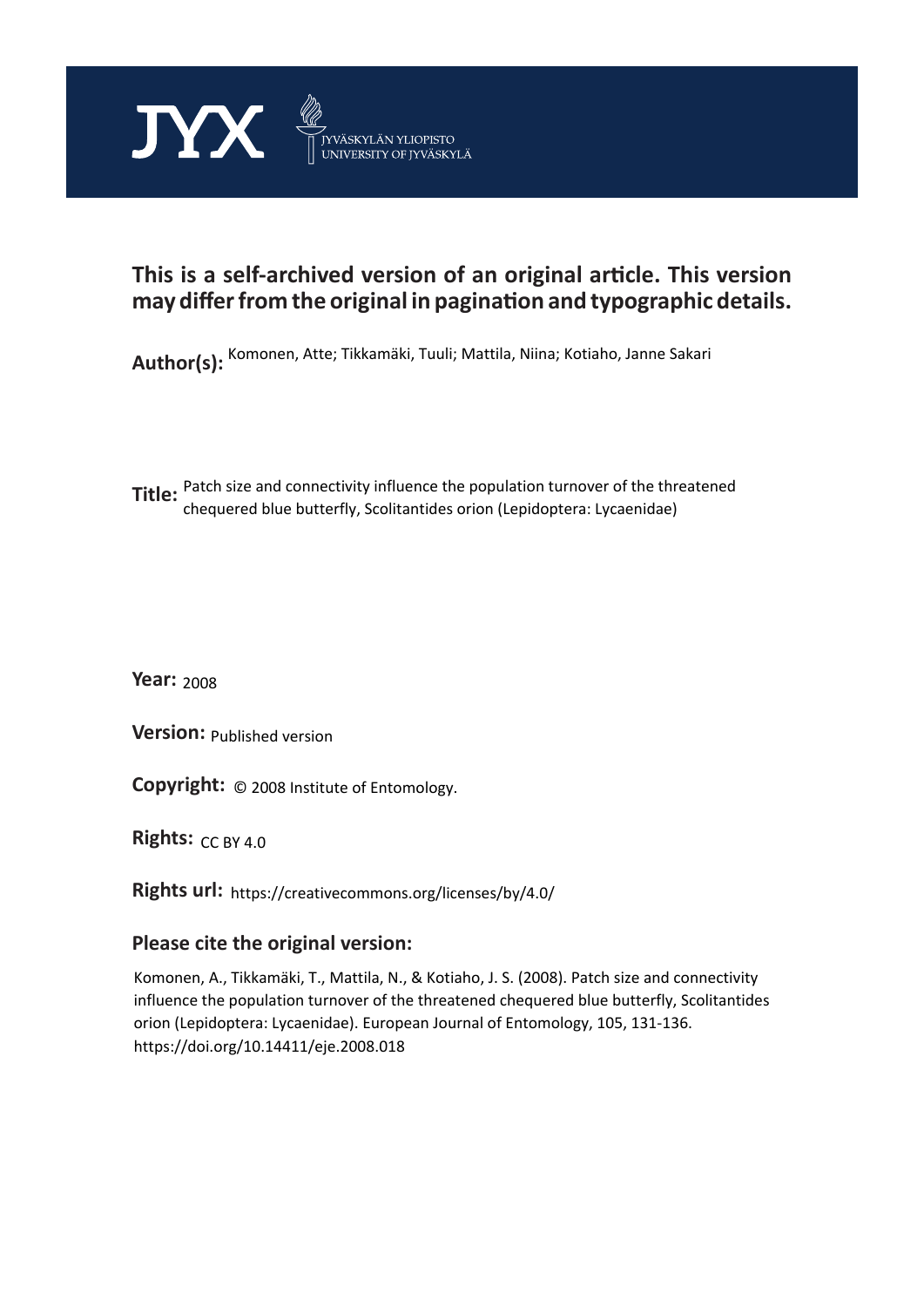# **Patch size and connectivity influence the population turnover of the threatened chequered blue butterfly,** *Scolitantides orion* **(Lepidoptera: Lycaenidae)**

ATTE  $\mathsf{KOMONEN^{1*},}$  Tuuli TIKKAMÄKI<sup>1</sup>, Niina MATTILA<sup>2</sup> and Janne S. KOTIAHO<sup>2, 3</sup>

1 Faculty of Forest Sciences, P.O. Box 111, FI-80101 University of Joensuu, Finland

2 Department of Biological and Environmental Science, P.O. Box 35, FI-40014 University of Jyväskylä, Finland

3 Museum of Natural History, P.O. Box 35, FI-40014 University of Jyväskylä, Finland

**Keywords.** Butterfly conservation, colonization, connectivity, extinction, Lycaenidae, metapopulation, patch size, *Scolitantides orion*, *Sedum telephium*, population turnover

**Abstract.** Chequered blue butterfly, *Scolitantides orion* (Lepidoptera: Lycaenidae) has severely declined in many parts of Europe and is currently red-listed in many countries. We studied the population structure and turnover of the species in a lake-island system in a National Park in eastern Finland over a three-year period. The incidence of the chequered blue on the suitable islands  $(n = 41)$ and habitat patches (*n* = 123) was high: an average of 82% of the islands and patches were occupied over the three year period. At the island scale, the annual population turnover rate was 17%, with an extinction and colonization rate of 7% and 10%, respectively. At the patch scale, the annual population turnover was 16%, with 7% extinction and 9% colonization rate. Islands that were occupied over the three year period had a larger area of suitable habitat than islands in which turnover events were observed. At the patch scale, turnover events were observed in small and poorly connected patches. Patchy occurrence of the host plant and observed extinction-colonization dynamics suggest that the chequered blue population confirms a metapopulation structure. Although the local populations are small, the observed high patch occupancy and balanced population turnover indicates that the metapopulation is not in immediate risk of extinction.

# **INTRODUCTION**

The chequered blue butterfly, *Scolitantides orion* Pallas 1771 (Lycaenidae) has a large, but discontinuous distribution across Europe (Kudrna, 2002). The species has been severely declining in northern and central parts of Europe (van Swaay & Warren, 1999), and in Finland the species is protected under the Nature Conservation Decree (IUCN class Vulnerable; Rassi et al., 2001). The occurrence of the chequered blue is highly scattered in the southernmost Finland, and today the species exists in only five to ten areas (Somerma, 1997). The species has always been rare but the decline over the past decades has been suggested to result from forest succession after the abandonment of woodland pastures, lack of natural forest fires, residential development and quarrying of stone (Marttila et al., 2000). Our study population in Linnansaari National Park is likely to be the northernmost European population of the chequered blue, and one of the largest populations of the species in Finland.

The chequered blue is a specialist species, the larvae of which feed exclusively on the perennial herb Orpine (*Sedum telephium* L.) in Finland (Saarinen, 1995; Marttila et al., 2000). The species has been suggested to be facultative myrmecophilous (Traenkner & Nuss, 2005). Exposed bedrock areas suitable for Orpine are usually small in area and occur patchily within the true island network in Linnansaari National Park. Species living in

patchily distributed resources are generally assumed to have a metapopulation structure, which has also been documented for the chequered blue in another region in the southernmost Finland (Hanski, 1994; Saarinen, 1995). The metapopulation assumption is valid if the species has discrete local breeding populations, all local populations have a high risk of extinction and recolonization is possible (Hanski, 1999). The original metapopulation outlook emphasized the importance of patch area and isolation for patch occupancy (Thomas et al., 1992; Hanski, 1994). Lately, however, empirical research on butterfly metapopulations has demonstrated that habitat patch occupancy is also related to habitat quality (Dennis & Eales, 1997; Thomas et al., 2001; Wahlberg et al., 2002; Krauss et al., 2005).

Most metapopulation studies have been conducted in habitat-island systems (e.g. Wahlberg et al., 2002; Krauss et al., 2005; Grundel & Pavlovic, 2007), i.e. the matrix is not completely unsuitable for the species and can be used for feeding, resting and mating. The chequered blue system in Linnansaari is peculiar in this respect, as most of the matrix is water and thus truly hostile for the species. The aim of this study was to characterize the population structure and turnover of the chequered blue in Linnansaari National Park over a three year period.

<sup>\*</sup> Present and corresponding address: Box 7044, Department of Ecology, SLU, SE-75007, Uppsala, Sweden; e-mail: atte.komonen@ekol.slu.se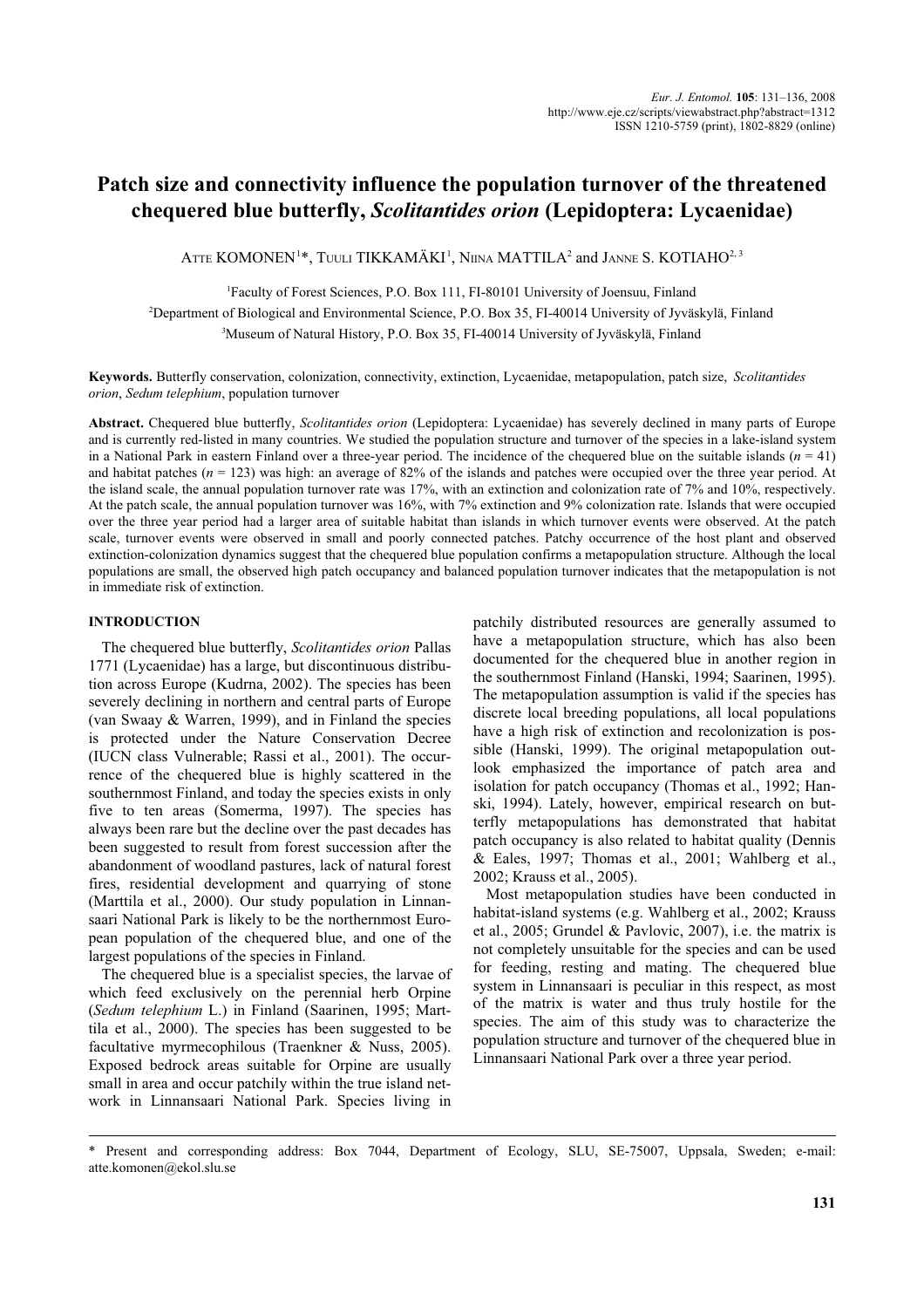### **MATERIAL AND METHODS**

#### **Study area**

Linnansaari National Park is situated in Lake Haukivesi in eastern Finland (62°6´N, 28°30´E). The park is 40 km long and 5–10 km wide and runs from S–E to N–W. The area of the park is 38 km<sup>2</sup>, of which two thirds is water. There are over 130 islands most of which are covered by pine and herb-rich forests with scattered patches of exposed bedrock, particularly along the shorelines. This study was conducted in the core area of the park, in an island network covering 34 km<sup>2</sup> (Table 1). The distribution of the chequered blue outside the park has not been mapped, but the species occurs immediately to the west of the park (ca. 1 km distance; pers. obs). There are no observations from the east, north or south of the park, and the landscapes in these areas lack exposed bedrock and thus are probably unsuitable for the species.

# **Field survey**

Using topographic maps and aerial photographs, all islands were inspected to identify exposed bedrock. In the field inventory 2 June–2 July 2005, 76 potential islands were examined for suitable habitat patches; patch-based sampling protocol was adopted based on the patchy occurrence of exposed bedrock areas in which the host plant occurs, and given the knowledge about the species in Finland (Hanski, 1994; Saarinen, 1995; Marttila et al., 2000). Although most Orpines occur on patches of exposed bedrock, which are relatively easy to delineate, individual stems occur scattered along the rocky shorelines too. Based on the initial field visits, we thereby subjectively considered an area of exposed bedrock a patch suitable for the species, if it included at least 7 stems of the larval host plant. All Orpine stems and butterfly eggs were counted in 2005.

# **Patch delineation**

Without mark-recapture data to quantify butterfly movements it is generally difficult to determine whether two closelysituated patches are just different parts of the same habitat from the butterfly's perspective. Although the chequered blue is capable of long-distance movements (1.5 km have been documented), mark-recapture study by Saarinen (1995) showed that 71% of the males and 50% of the females remained in a single patch, although there were other patches in the immediate vicinity (24 to 59 m). Marttila et al. (2000) observed movements of marked individuals up to 250 m. Both of these studies were conducted in a habitat patch network, not in the true island network as is the case in the present study. All "patches" that had center-to-centre distances less than  $45 \text{ m}$  ( $n = 35$ ) and had semiopen canopy and exposed bedrock in between, were pooled as one patch  $(n = 22)$ ; other patches had dense forest in between and thus they were considered separate patches. Total number of patches was 123, and patch occupancy was determined by the presence of eggs. Islands-wise results are also presented when appropriate.

#### **Monitoring**

In 5–15 June 2006, all the patches sampled in 2005 were revisited to study the local population extinctions; estimates of colonizations are not reliable for this period, because in 2005 we had time only for a single visit per patch and thus there is likely to be many false negatives. In 2006, only the presence or absence of eggs was observed and all the populations that were empty in the initial survey were revisited 19 June to avoid false negatives. In 4–14 June 2007, presence or absence of eggs was observed again, and those patches that were found empty in the initial visit were revisited 19 and 20 June. In 2006 and 2007, 80 and 47%, respectively, of the patches that were determined

TABLE 1. Characteristics of the chequered blue habitat patch network in Linnansaari National Park in eastern Finland. The area of the island network is estimated using convex hull. Medians are given with minimums and maximums in brackets. IFM = Incidence Function Model.

| Area of the island network $(km^2)$      | 34                     |
|------------------------------------------|------------------------|
| Number of islands surveyed               | 76                     |
| Number of islands with habitat patches   | 42                     |
| Number of patches                        | 123                    |
| Median area of islands with patches (ha) | $6.5(0.10-450.0)$      |
| Median number of patches per island      | $2(1-17)$              |
| Median patch area $(m2)$                 | $150(4-15000)$         |
| Median nearest neighbor distance (m)     | $103(25-1076)$         |
| Median IFM based connectivity            | $0.048(0.000 - 0.496)$ |
| Average $\pm$ SD patch connectivity      | $0.085 \pm 0.10$       |

unoccupied in the initial visit in early June were actually found occupied in the consecutive visit. To examine the egg laying dynamics over the flight season, we followed the egg laying in one of the best habitat patches 5 times in 2005 and 8 times in 2006. In each visit the number of eggs was counted from the same set of Orpine stems.

#### **Habitat variables**

Important factors influencing the patch occupancy of a butterfly are larval and adult food plants and thermal conditions (Krauss et al., 2005; Fred et al., 2006; Grundel & Pavlovic, 2007). All Orpine stems in the patches were counted. Nectar plant abundance was estimated for each plant species that the chequered blue was observed to feed on regularly in Linnansaari (cf. plant list in Saarinen, 1993). These plant species were *Fragaria vesca*, *Viola* spp. (*riviniana* and *tricolor* pooled), *Antennaria dioica*, *Convallaria majalis* and *Polygonatum odoratum*. The abundance of each plant species was estimated on the 0–5 scale  $(0 = \text{absence}, 5 = \text{very abundant})$  and the sum of these species-specific estimates constituted the overall nectar plant abundance index ( $max = 25$ ). The estimated index is robust and allows separating patches with high and low nectar plant abundance. The abundance was estimated by the same person. Thermal conditions were estimated using patch exposition. Exposition was determined using compass bearing with 10 degree accuracy. Patch sizes were estimated based on rectangular area covering the open area with host plants.

#### **Connectivity**

In the metapopulation conditions the exact spatial location of patches in relation to other patches has been identified to be an important factor affecting patch occupancy (Hanski, 1994). Patch location was determined by GPS coordinates taken from the center of each patch. We used the incidence function model measure of patch connectivity (Hanski, 1994; Moilanen & Nieminen, 2002), which takes into account distances to all potential source patches:

$$
S_i = \sum_{i \neq j} \exp(-a d_{ij}) A_j^b
$$

This measure uses a negative exponential dispersal kernel, with parameter  $\alpha$  scaling the effect of distance to migration (1/ $\alpha$ ) is the average dispersal distance),  $d_{ij}$  is the distance between patches *i* (focal patch) and *j* (donor patch), *Aj* is the area of patch *j* and *b* scales the donor population size with patch area. Here we used  $b = 0.3$ , which is typical for butterfly metapopulations and has been used for the chequered blue (Moilanen & Nieminen, 2002). The importance of connectivity measure in explaining turnover events was evaluated using the average dis-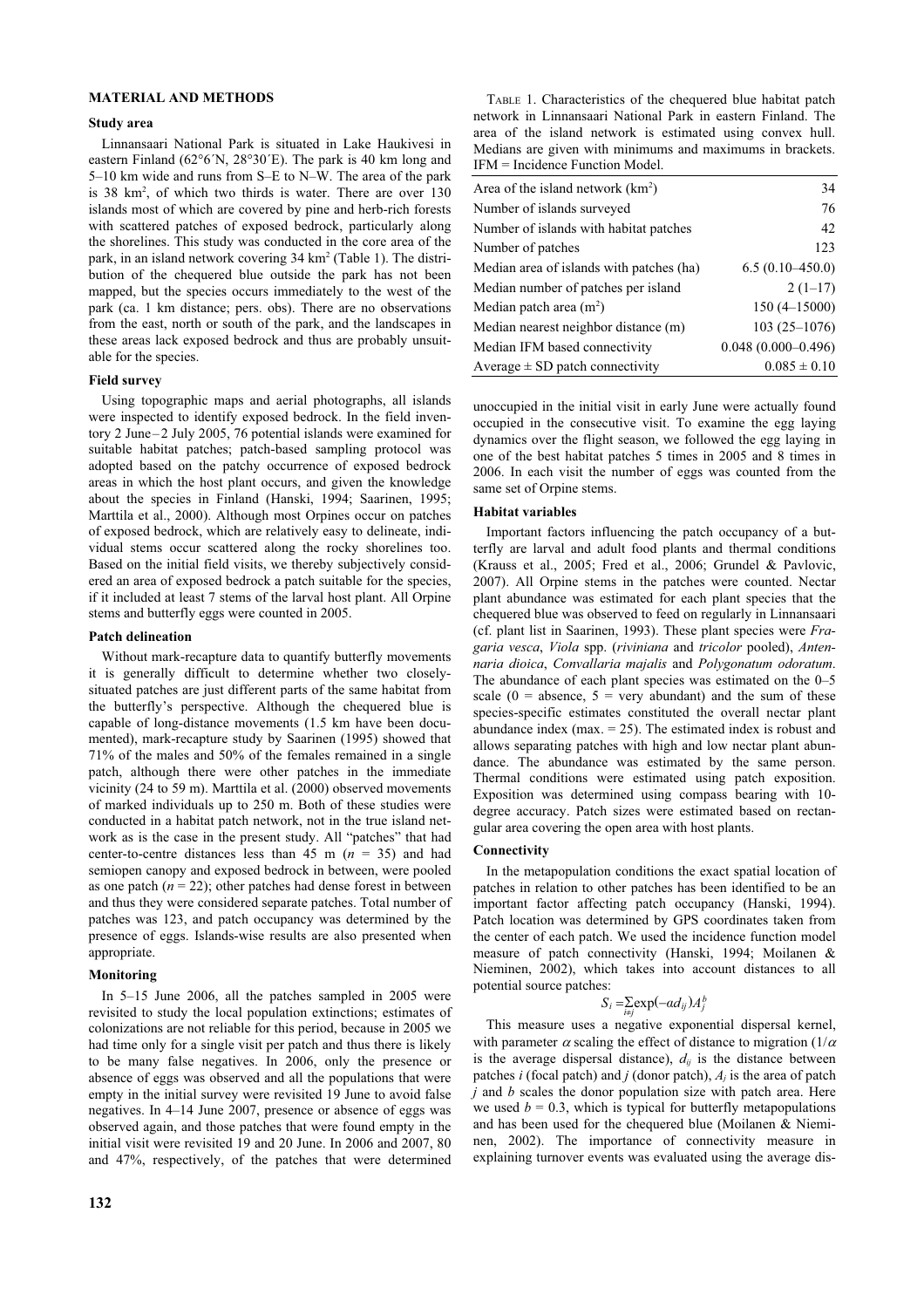

Fig. 1. The within-season dynamics of the number of eggs laid by the chequered blue in June–July 2005 and 2006, and the number of stems with eggs in 2005 in one of the best patches in Linnansaari National Park.

persal distances of 50 m, 100 m and 300 m, which are in the range of known average dispersal distances of the species (Saarinen, 1995; Marttila et al., 2000).

#### **Analyses**

We used a logistic regression to analyse the influence of patch area, connectivity, host plant number, nectar plant abundance and exposition on the local patch occupancy  $(1 =$  habitat occupied for three years; 0 = habitat not occupied either in 2006 or 2007; see below). Significance of individual factors was determined by omitting the given term and comparing the change in deviance to the full model including all variables. Change in deviance follows  $\chi^2$ -distribution with df = 1. Goodness-of-fit was evaluated using Hosmer and Lemeshow test. Due to high probability of false negatives in 2005 (see above), we considered conservatively that all the empty patches in 2005 were false negatives, and thus patches which were occupied in 2006 and 2007 were also considered occupied in 2005. This could slightly underestimate turnover rate. Turnover was analysed both at the island and patch scale. Connectivity is not applied at the island scale as one island may host many patches, and thus there is no single connectivity measure that would adequately describe the situation for all patches.

#### **RESULTS**

### **Network characteristics and egg laying dynamics**

We observed 30,633 host plant stems, 135 adult butterflies and 1,915 eggs in 123 habitat patches in 2005 (excluding the over-season monitoring of egg laying in one patch with a maximum daily count of 402 eggs). Most patches were small. The size distribution of patches followed a lognormal distribution with an average area of 748 m<sup>2</sup> (Kolmogorov-Smirnov = 0.18, n = 123, p = 0.86; Table 1). The average number of host plants and eggs varied greatly between patches (mean  $\pm$  S.E. = 249.1  $\pm$ 22.3, med. = 150, max. = 1009, and  $15.6 \pm 2.1$ , 6, 165, respectively). The overall observed number of eggs is an underestimate, as it is based on a single visit only (cf. Fig. 1). In the monitoring of egg number over the flight season, the maximum number of eggs per count in a single patch was 398 and 475 in 2005 and 2006, respec-



Fig. 2. The occurrence of the chequered blue butterfly in a network of 123 habitat patches in 2005–2007 in Linnansaari National Park. The patches in which the species occurred in two years were divided in two classes (occupied 2005 and 2006 or 2007; occupied 2006 and 2007) due to possible high number of false negatives in 2005 (see main text for details). Symbol sizes reflect the habitat patch area  $(log_{10}$ -transformed). The number of patches in each class is given in parentheses.

tively. During a single day between 12 and 13 June 2006, 76 eggs were laid. There was significant linear relationship between patch size and the number of host plant stems (r = 0.50, r<sup>2</sup> = 0.25, n = 123, p < 0.001; both variables were log-transformed).

#### **Island occupancy and turnover**

Of the 76 islands that were checked for the chequered blue,  $54\%$  (n = 41) were suitable for the species (Table 1). The total area of the islands with suitable habitat for the chequered blue was 1273 ha, of which only 9.2 ha (0.7%) was delineated as habitat. Of the islands, 73, 85 and 88% were occupied in 2005, 2006 and 2007, respectively; two islands remained empty during the three years. The annual population turnover rate was 17% between 2006 and 2007, with a 7% extinction and 10% colonization rate. The extinction rate was 3% between 2005 and 2006; colonization rate is not reliable for these years, as already mentioned. Turnover events took place in 7 islands, which had 1–2 suitable habitat patches (total 9) with an average area  $\pm$  SE of 50.2  $\pm$  9.0 m<sup>2</sup>. Six of these islands were only 0.6–3 ha in area, but one was as large as 28 ha. Fifteen islands had only 1 habitat patch, 23 islands had 2–5 patches and 4 islands had  $\geq 8$  patches, and of these islands 47, 70 and 100%, respectively, were occupied during all three years. The larger the total area of patches in an island, the more likely it was that an island was occupied over the three year period (logistic regression  $\chi^2$  = 12.62, n = 41, p < 0.001, Nagelkerke r<sup>2</sup> = 0.40). Host plant number did not have a significant influence on the island occupancy.

### **Patch occupancy and turnover**

The 41 studied islands included 123 habitat patches in 2005, and 121 patches in 2006 and 2007 (host plant disappear from two patches), of which 69% were occupied in 2005, 88% in 2006 and 90% in 2007 (Fig. 2). Five patches remained empty and 76 patches occupied during the three years. An additional 23 patches of the ones that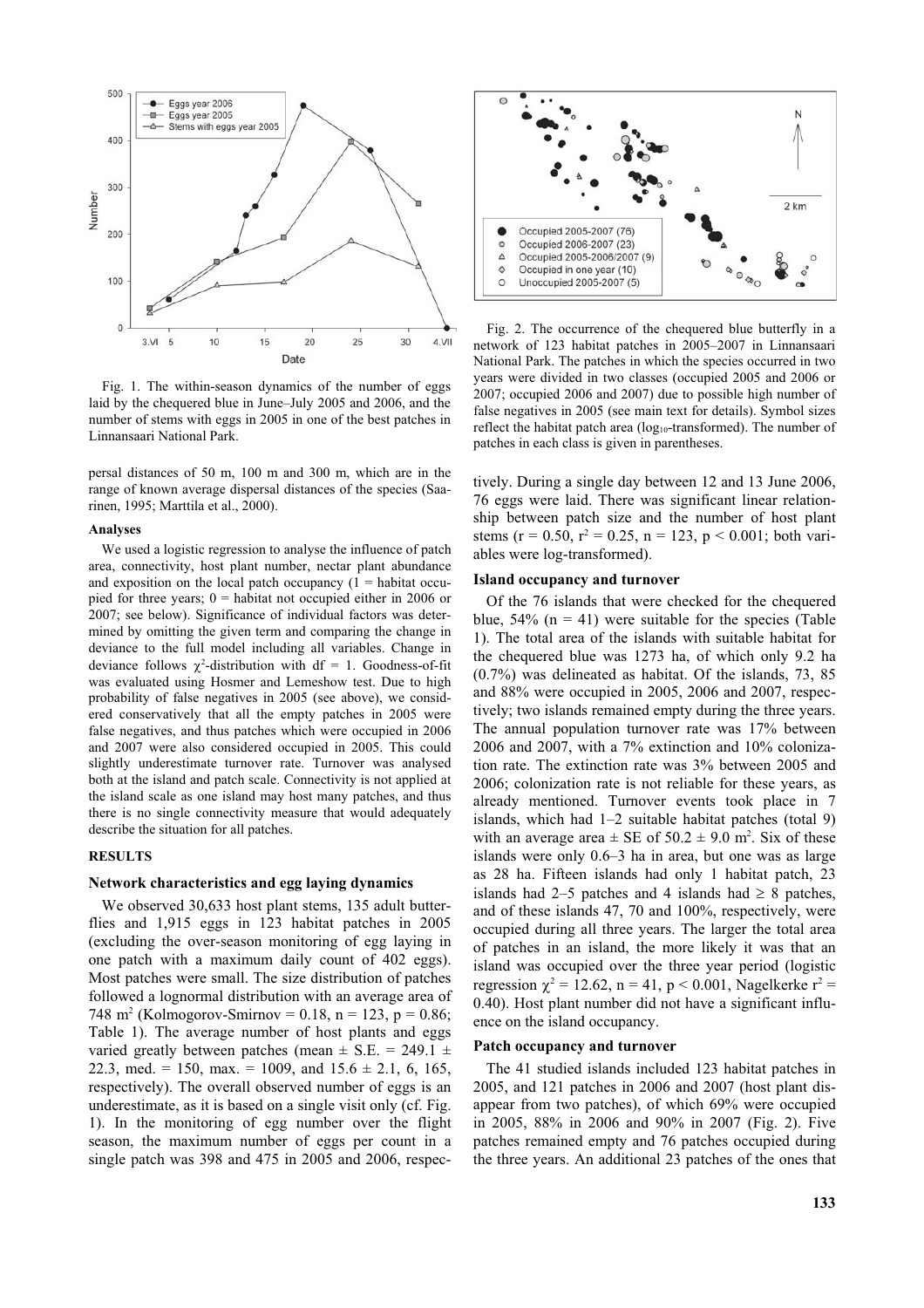TABLE 2. Relationship between patch occupancy and habitat variables, based on a logistic regression model.  $\chi^2$  gives the change in full model deviance when the given term is dropped from the model, and follows  $\chi^2$ -distribution with df = 1. Connectivity 50 assumes an average 50 m dispersal distance and the other two connectivity measures 100 and 300 m dispersal distances.

| Variable          | $\chi^2$ | р           |
|-------------------|----------|-------------|
| Area              | 7.286    | ${}_{0.01}$ |
| Connectivity 50*  | 8.048    | ${}_{0.01}$ |
| Host plant        | 2.183    | ns          |
| Nectar plant      | 0.671    | ns          |
| Exposition        | 0.758    | ns          |
| Connectivity 100* | 5.766    | ${}< 0.05$  |
| Connectivity 300* | 3.885    | ${}< 0.05$  |

\* Full model deviances using dispersal distances. 50 m:  $\chi^2$  = 22.26, d.f. = 5, p < 0.001, R<sup>2</sup> = 0.27; 100 m:  $\chi^2$  = 19.98, d.f. = 5,  $p = 0.001$ ,  $R^2 = 0.24$ ; 300 m:  $\chi^2 = 18.10$ , d.f. = 5,  $p < 0.01$ ,  $R^2 =$ 0.22.

were empty in 2005 were occupied both in 2006 and 2007, and many of these could have been actually occupied in 2005. There were five local extinctions between 2005 and 2006, one of which resulted from the disappearance of the host plant. The population turnover rate between 2006 and 2007 was 16%, with an extinction and colonization rate of 7% and 9%, respectively. Patch area and connectivity increased the likelihood of a patch being occupied over the three year period (Table 2, Fig. 3). The number of host plant stems, nectar plants or exposition did not significantly influence patch occupancy. The significant effect of connectivity remained if a 100 or 300 m average dispersal distance was assumed.

# **DISCUSSION**

#### **Habitat occupancy**

The area delineated as suitable habitat covers only 0.7% of the area of the suitable islands. Individual patches are generally very small in size, although there is plenty of variation in patch area and host plant number between patches. Most of the matrix is water and thus truly hostile for feeding, resting, mating and reproduction of the species, which is often not the case in habitat-island type metapopulations (Wahlberg et al., 2002; Krauss et al., 2005; Grundel & Pavlovic, 2007). Yet, the incidence of the chequered blue on the islands was high, close to 90% in 2006 and 2007. The species occupied also a high proportion of the patches: 69–90%, the lower percentage being clearly an underestimate. The large fraction of occupied patches indicates that if the exposed bedrock area is suitable for the Orpine it is also suitable for the chequered blue reproduction. The long-term persistence of small isolated populations has been documented for the chequered blue (Henriksen & Kreutzer, 1982; Saarinen, 1995; Marttila et al., 2000) and for another threatened blue species, *Cupido minimus* (Krauss et al., 2004). Hanski (1994) suggested a metapopulation is viable if



Fig. 3. The relationship between patch area, connectivity and host plant number on the patch occupancy over the three year period. Symbol size indicates host plant abundance (log<sub>10</sub>transformed). Black circles indicate occupied patches.

about 50% of the patches are occupied and this was corroborated by Vos et al. (2001).

In a habitat patch network of roughly similar area (21 km<sup>2</sup>, 72 patches) in southern Finland, the chequered blue occupied 61–78% of the suitable patches (Saarinen, 1995). Thomas et al. (2001) reported 62% patch occupancy for the adonis blue (95 patches) and Krauss et al. (2005) 71% patch occupancy for the chalkhill blue (124 patches) with much larger sizes and greater isolation of individual patches in both studies. Close to 90% occupancy levels have been observed for the Karner blue, but in this study patches were defined if there were  $> 10$  m gaps between wild lupine cover (Grundel & Pavlovic, 2007). The above comparisons show that the observed patch occupancy for the chequered blue is in line with other studies on blue butterflies in a variety of similarsized patch networks. The somewhat higher occupancy can be related to the shorter distances between patches, although the patch sizes are much smaller for the chequered blue than documented for the other species.

#### **Population turnover**

Although the island and patch occupancy of the species was high, extinction and recolonization events were regularly observed. The turnover events took place in islands that were small in size (under 1 ha mostly) and harbored typically one or two habitat patches. Island-wise extinction and colonization rates were in balance. In larger islands, it is possible that the smaller patches have rescue effect from the other patches. Turnover events took mostly place in patches that are small and isolated, which is in accordance with the chequered blue system in southern Finland (Hanski, 1994; Saarinen, 1995) and with the Karner blue system in the eastern United States (Grundel & Pavlovic, 2007). Other studies on blue butterflies have documented varying importance of area, isolation and host plant density (Thomas et al., 2001; Krauss et al., 2005; Rabasa et al., 2007). Also, it has been suggested that higher connectivity could compensate for lower habitat quality in the small blue metapopulation in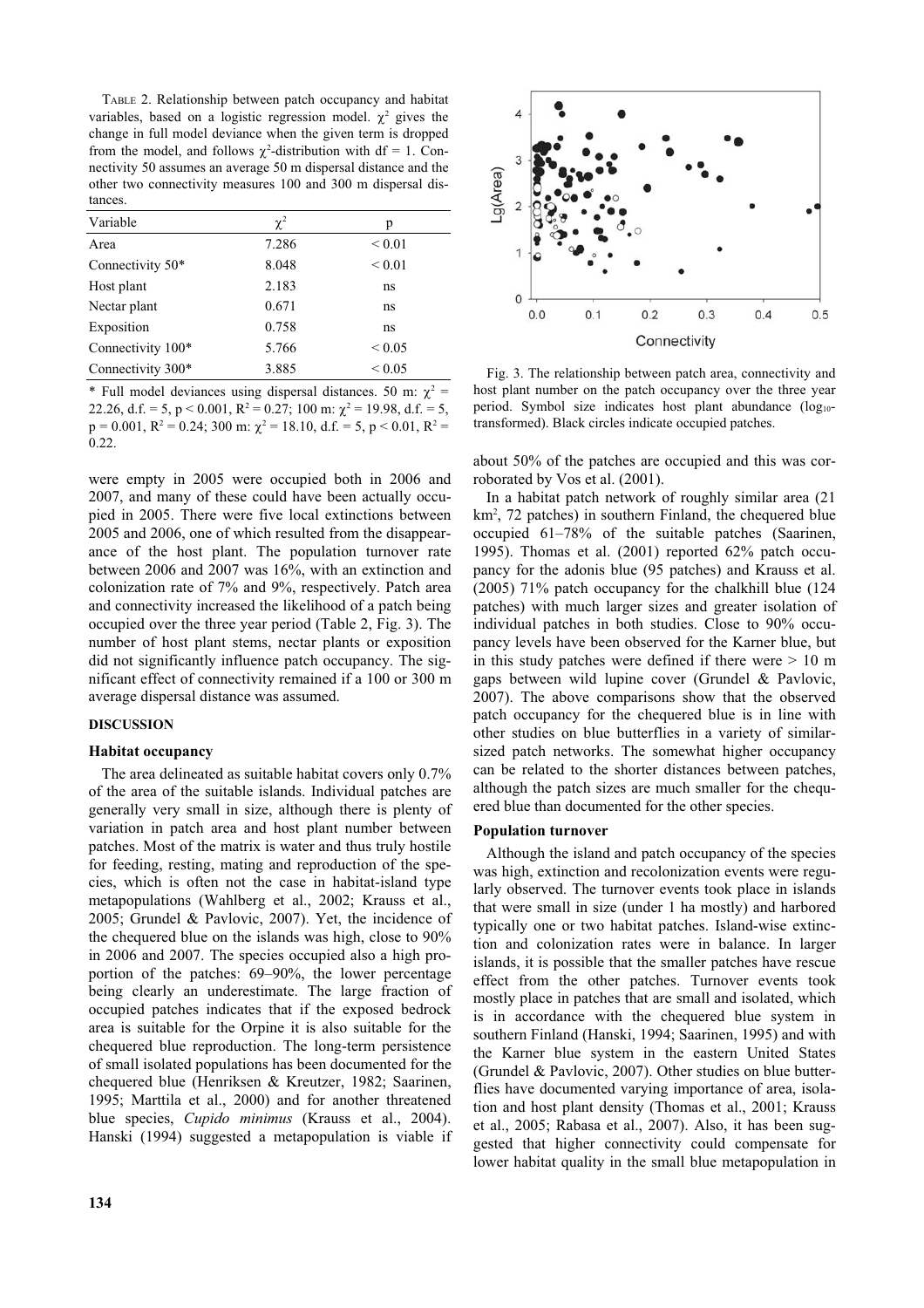Bavaria, Germany (Binzenhöfer et al., 2007). It should be noted, however, that the connectivity measures vary between some of the studies, which makes it inappropriate to directly compare them. In Linnansaari, the patchwise extinction and colonization rates were also in balance. The observed turnover rate (16%) is less than has been observed for the chequered blue metapopulation in southern Finland (31%; Saarinen, 1995).

### **Influence of host and nectar plants**

The fact that patch area and connectivity, but not host plant number or nectar plant abundance, explained the persistence of local populations indicates that stochastic extinction-colonization dynamics play a greater role in this system. This does not mean, however, that host and nectar plants are unimportant as they are the prerequisites for successful reproduction, and have been identified as important determinants of patch occupancy in butterflies (Dennis & Eales, 1997; Thomas et al., 2001; Wahlberg et al., 2002; Krauss et al., 2004, 2005; Binzenhöfer et al., 2007; Grundel & Pavlovic, 2007). Indeed, in this study the host plant number correlated significantly with patch area, although there was large variation in average plant number (see also Krauss et al., 2005; Grundel & Pavlovic, 2007; Rabasa et al., 2007). There is likely to be some minimum number (size of individual plants or density of stems) of Orpines per patch to enable successful reproduction: the larvae of the chequered blue eat the Orpine leaves completely and in very small patches a lack of food may become a problem. Larval feeding also hinders flowering by breaking off the flower stems, which may influence the plant dynamics. As a perennial species, however, Orpine can recover. It is possible that the importance of host plant density becomes apparent if egg number, instead of presence or absence, is used in analyses, but there is also general evidence of poor correlation between the density of focal species and habitat quality (van Horne, 1983; Brawn & Robinson, 1996).

Different life-history stages need different resources and this is known to influence the movement and consequent spatial configuration of butterflies (Brommer & Fred, 1999; Fred et al., 2006). There was a great deal of variation in both host plant and nectar plant abundance, and there was no clear linkage between their number and the occupancy of the chequered blue. In one patch that was devoid of nectar plants we observed 51 eggs in 18 stems, indicating that these two crucial elements need not always coincide. The general lack of explanatory power of the host and nectar plant abundance in habitat patches also calls for refinement of the habitat-based approach, as suggested by Dennis et al. (2006). Nectar plants outside the exposed bedrock patches may be crucial for the survival and reproduction of the chequered blue.

Habitat quality is dynamic, resulting mostly from deterministic succession and stochastic, non-successional host plant dynamics (Warren, 1991; Thomas & Harrison, 1992; Wahlberg et al., 2002). Chequered blue occupies exposed bedrock areas, which are likely to be less affected by within patch succession, compared with clearcuts, grassland or meadows (Wahlberg et al., 2002; Krauss et al., 2005; Binzenhöfer et al., 2007). However, the host plant dynamics is likely to be very important for short-term butterfly dynamics, compared with the successional dynamics of the patches themselves and their immediate surroundings. Orpine went extinct from two small patches between 2005 and 2006, 300  $m<sup>2</sup>$  and 119 stems, and 9 m<sup>2</sup> and 18 stems, respectively. Although we did not study the dynamics of the host plant, our observations suggest that the dynamics of the host plant may be one important driver of the local dynamics of the butterfly, and quantifying the host plant dynamics deserves further study. Host plant quality may also be of importance, as it has been identified affecting oviposition preference and larval performance of lycaenid butterflies (Goverde et al., 1999; Forister, 2004, 2005).

# **Evidence for metapopulation**

Does the chequered blue in Linnansaari National Park meet metapopulation assumptions or is there evidence for a patchy or non-equilibrium population sensu Harrison & Taylor (1997)? As the recolonizations show, butterflies can readily move between island and habitat patches, so the non-equilibrium population can be overruled. Given the large area of the patch network, truly hostile matrix and isolation of many individual patches, it is also unlikely that there would be one fully interacting population. The observed extinctions show that many of the small populations are not persistent suggesting that patchy population can be overruled too. The observed balance in extinction and colonization rates indicates that the chequered blue system in Linnansaari meets metapopulation assumptions. However, only long term monitoring will reveal whether the largest populations can go extinct due to stochastic factors, so currently it is impossible to differentiate between the mainland-island and the classical Levin's metapopulation structure (see Hanski, 1999); indeed, there can be elements of both in different parts of the network. In any case, the role of the largest islands and subpopulations therein for the long-term metapopulation persistence can only be evaluated via long-term monitoring of the system for which the present study provides a good basis (cf. Rabasa et al., 2007).

The chequered blue system in Linnansaari is very similar in terms of high patch occupancy and low population turnover rate to the metapopulation of the species in southern Finland and to the metapopulations of many other blue butterflies. All this indicates that the Linnansaari metapopulation is not in immediate risk of extinction, particularly as the species has survived in the park for decades. As Linnansaari National Park hosts the northernmost European population of the chequered blue, monitoring of its population could also provide information on wider environmental changes taking place due to climate change.

ACKNOWLEDGEMENTS. We thank Forest and Park Service (Savonlinna) for providing financial support and field facilities for the study, and O. Herranen for invaluable help in Oravi. Regional Environmental Agency of Etelä-Savo provided permit to study the protected species. O. Ovaskainen kindly calculated the connectivity measures and comments by N. Wahlberg